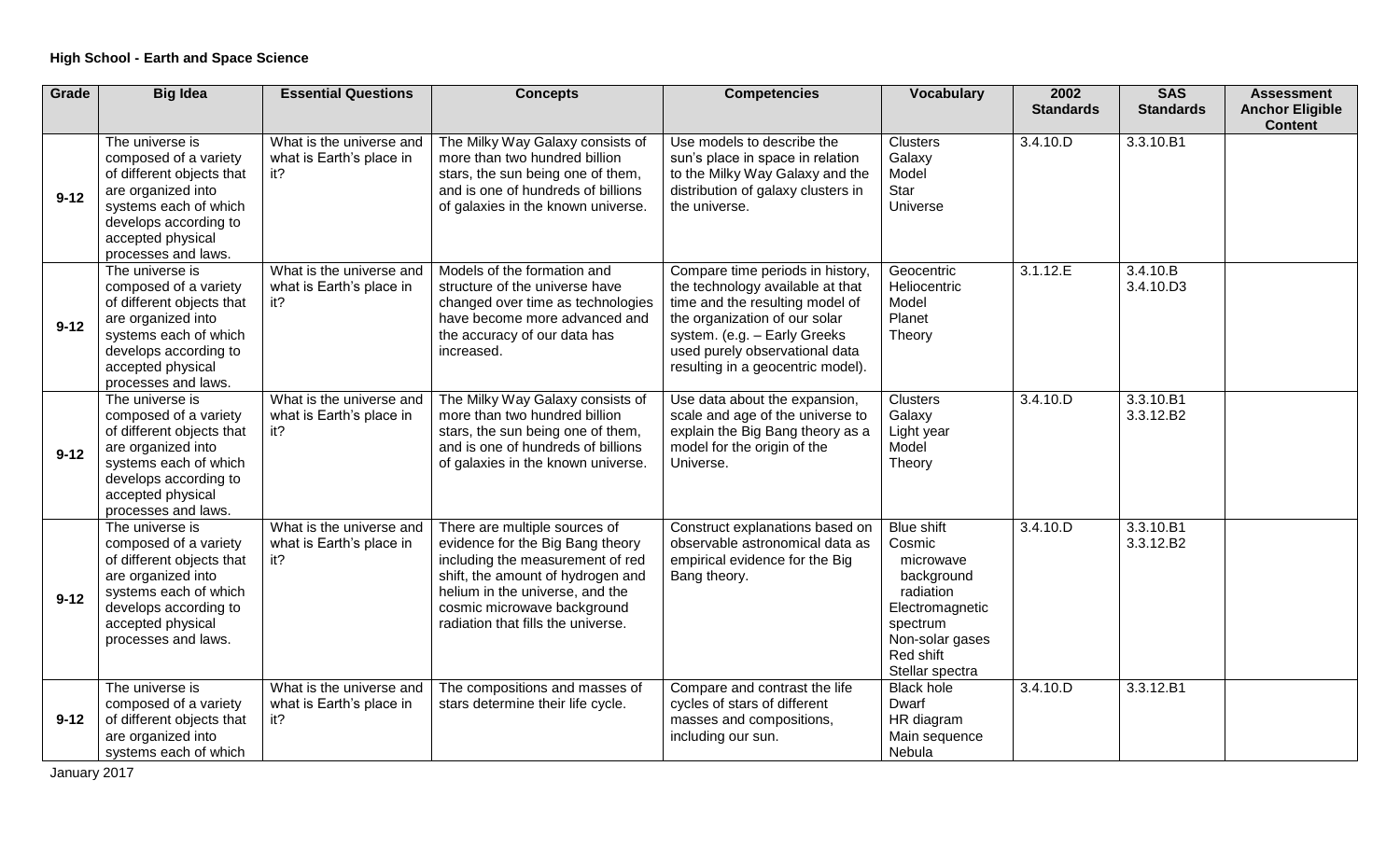| Grade    | <b>Big Idea</b>                                                                                                                                                                                | <b>Essential Questions</b>                                  | <b>Concepts</b>                                                                                                                                                       | <b>Competencies</b>                                                                                                                                            | <b>Vocabulary</b>                                           | 2002<br><b>Standards</b> | <b>SAS</b><br><b>Standards</b> | <b>Assessment</b><br><b>Anchor Eligible</b><br><b>Content</b> |
|----------|------------------------------------------------------------------------------------------------------------------------------------------------------------------------------------------------|-------------------------------------------------------------|-----------------------------------------------------------------------------------------------------------------------------------------------------------------------|----------------------------------------------------------------------------------------------------------------------------------------------------------------|-------------------------------------------------------------|--------------------------|--------------------------------|---------------------------------------------------------------|
|          | develops according to<br>accepted physical<br>processes and laws.                                                                                                                              |                                                             |                                                                                                                                                                       |                                                                                                                                                                | Neutron star<br>Nova<br>Protostar<br>Red giant<br>Supernova |                          |                                |                                                               |
| $9 - 12$ | The universe is<br>composed of a variety<br>of different objects,<br>which are organized<br>into systems each of<br>which develops<br>according to accepted<br>physical processes and<br>laws. | What is the universe and<br>what is Earth's place in<br>it? | The compositions and masses of<br>stars determine their life cycle.                                                                                                   | Develop a model of how the<br>competing forces of gravity and<br>thermal expansion effect a star's<br>density throughout its life cycle.                       | Density<br>Gravity<br>Thermal<br>expansion                  | 3.4.10.D<br>3.4.12.D     | 3.3.12.B1                      |                                                               |
| $9 - 12$ | The universe is<br>composed of a variety<br>of different objects that<br>are organized into<br>systems each of which<br>develops according to<br>accepted physical<br>processes and laws.      | What is the universe and<br>what is Earth's place in<br>it? | The brightness and magnitude of a<br>star are determined by mass,<br>temperature and distance from the<br>observer.                                                   | Use observational data to<br>construct an explanation of a<br>star's apparent (relative)<br>magnitude based on its distance<br>from the observer and its mass. | Absolute<br>magnitude<br>Apparent (relative)<br>magnitude   | 3.4.10.D<br>3.4.12.D     | 3.3.12.B1                      |                                                               |
| $9 - 12$ | The universe is<br>composed of a variety<br>of different objects that<br>are organized into<br>systems each of which<br>develops according to<br>accepted physical<br>processes and laws.      | What is the universe and<br>what is Earth's place in<br>it? | Nuclear fusion within stars<br>produces all atomic nuclei lighter<br>than and including iron. Heavier<br>elements are produced and<br>distributed through supernovae. | Describe the mechanism by<br>which heavier and heavier<br>elements are produced within a<br>star's core throughout its life<br>cycle.                          | Elements<br>Nuclear fusion<br>Nuclei<br>Supernova           | 3.4.10.D                 | 3.3.12.B1                      |                                                               |
| $9 - 12$ | The universe is<br>composed of a variety<br>of different objects that<br>are organized into<br>systems each of which<br>develops according to                                                  | What is the universe and<br>what is Earth's place in<br>it? | The study of a star's spectra is<br>used to identify compositional<br>elements of a star.                                                                             | Use observational data to<br>describe the composition of<br>stars.                                                                                             | Elements<br>Spectra                                         | 3.4.10.D                 | 3.3.10.B2,<br>3.3.12.B1        |                                                               |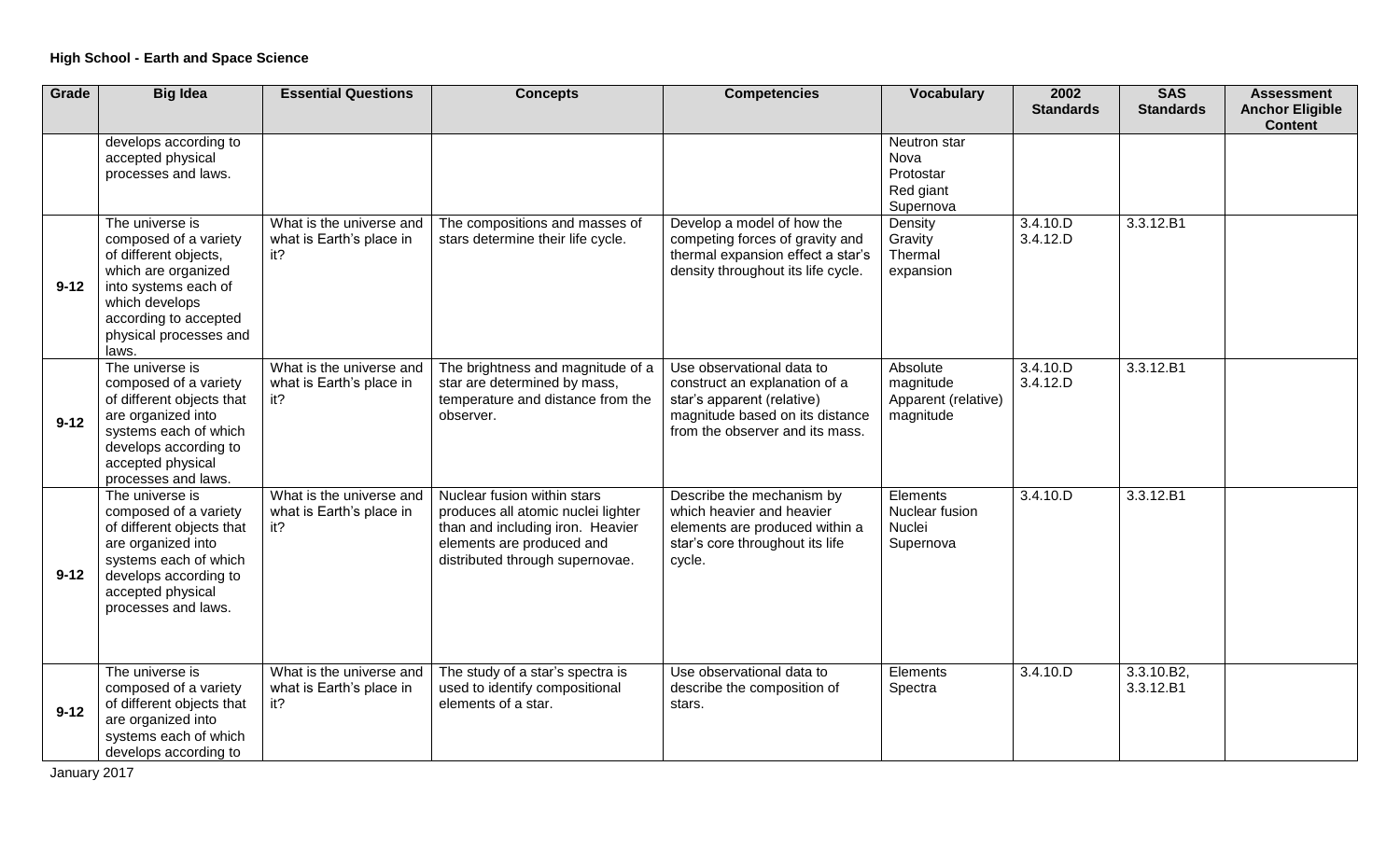| Grade    | <b>Big Idea</b>                                                                                                                                                                                               | <b>Essential Questions</b>                                  | <b>Concepts</b>                                                                                                                                                                                                                            | <b>Competencies</b>                                                                                                                                                                                                                                                                                                                                                                        | <b>Vocabulary</b>                                                                                                                                                                                                         | 2002<br><b>Standards</b> | <b>SAS</b><br><b>Standards</b>      | <b>Assessment</b><br><b>Anchor Eligible</b> |
|----------|---------------------------------------------------------------------------------------------------------------------------------------------------------------------------------------------------------------|-------------------------------------------------------------|--------------------------------------------------------------------------------------------------------------------------------------------------------------------------------------------------------------------------------------------|--------------------------------------------------------------------------------------------------------------------------------------------------------------------------------------------------------------------------------------------------------------------------------------------------------------------------------------------------------------------------------------------|---------------------------------------------------------------------------------------------------------------------------------------------------------------------------------------------------------------------------|--------------------------|-------------------------------------|---------------------------------------------|
|          |                                                                                                                                                                                                               |                                                             |                                                                                                                                                                                                                                            |                                                                                                                                                                                                                                                                                                                                                                                            |                                                                                                                                                                                                                           |                          |                                     | <b>Content</b>                              |
|          | accepted physical<br>processes and laws.                                                                                                                                                                      |                                                             |                                                                                                                                                                                                                                            |                                                                                                                                                                                                                                                                                                                                                                                            |                                                                                                                                                                                                                           |                          |                                     |                                             |
| $9 - 12$ | The universe is<br>composed of a variety<br>of different objects that<br>are organized into<br>systems each of which<br>develops according to<br>accepted physical<br>processes and laws.                     | What is the universe and<br>what is Earth's place in<br>it? | Kepler's laws describe the motions<br>of orbiting objects, including their<br>elliptical paths around the Sun.<br>Orbits may change due to the<br>gravitational effects from, or<br>collisions with, other objects in the<br>solar system. | Use mathematical and<br>computational representations of<br>human-made and solar system<br>objects in order to describe their<br>motions and predict their<br>trajectories and/or collisions.                                                                                                                                                                                              | Elliptical<br>Kepler's laws<br>Satellite<br>Trajectory                                                                                                                                                                    | 3.4.12.B                 | 3.3.10.B1,<br>3.3.12.A1             |                                             |
|          |                                                                                                                                                                                                               |                                                             |                                                                                                                                                                                                                                            |                                                                                                                                                                                                                                                                                                                                                                                            |                                                                                                                                                                                                                           |                          |                                     |                                             |
| $9 - 12$ | The Earth is a complex<br>and dynamic set of<br>interconnected systems<br>(e.g. geosphere,<br>hydrosphere,<br>atmosphere, biosphere)<br>that interact over a wide<br>range of temporal and<br>spatial scales. | How and why is Earth<br>constantly changing?                | Radioactive dating to can be used<br>to determine the ages of rocks and<br>other materials from the isotope<br>ratios that are present. These data<br>can be used to help determine the<br>geologic time scale.                            | Analyze actual or simulated<br>isotope ratios within earth<br>materials to make valid and<br>reliable scientific claims about<br>the planet's age; the ages of<br>earth events and rocks; and the<br>overall time scale of earth's<br>history. (Consider the incomplete<br>nature of the Earth's rock record<br>when analyzing and interpreting<br>the events of Earth's distant<br>past.) | Elements<br>Geologic time<br>scale<br>Half-life<br>Isotope<br>Radioactive<br>(radiometric)<br>dating                                                                                                                      | 3.5.12.A                 | 3.3.12.A1<br>3.3.10.A1<br>3.3.12.A3 |                                             |
|          | The Earth is a complex<br>and dynamic set of<br>interconnected systems<br>(e.g. geosphere,<br>hydrosphere,<br>atmosphere, biosphere)<br>that interact over a wide<br>range of temporal and<br>spatial scales. | How and why is Earth<br>constantly changing?                | Plate tectonics is the unifying<br>theory that explains the geologic<br>movements of the Earth.                                                                                                                                            | Develop a three dimensional<br>model to illustrate how Earth's<br>internal and surface processes<br>operate to form continental and<br>ocean floor features.                                                                                                                                                                                                                               | Asthenosphere<br>Conduction<br>Convection<br>Convergence<br>Crust<br>Density<br>Earthquake<br>Erosion<br>Hot spot<br>Inner core<br>Lithosphere<br>Mantle<br>Mid-Ocean ridge<br>Mountain-building<br>Outer core<br>Pangaea | 3.5.10.A                 | 3.3.10.A1                           |                                             |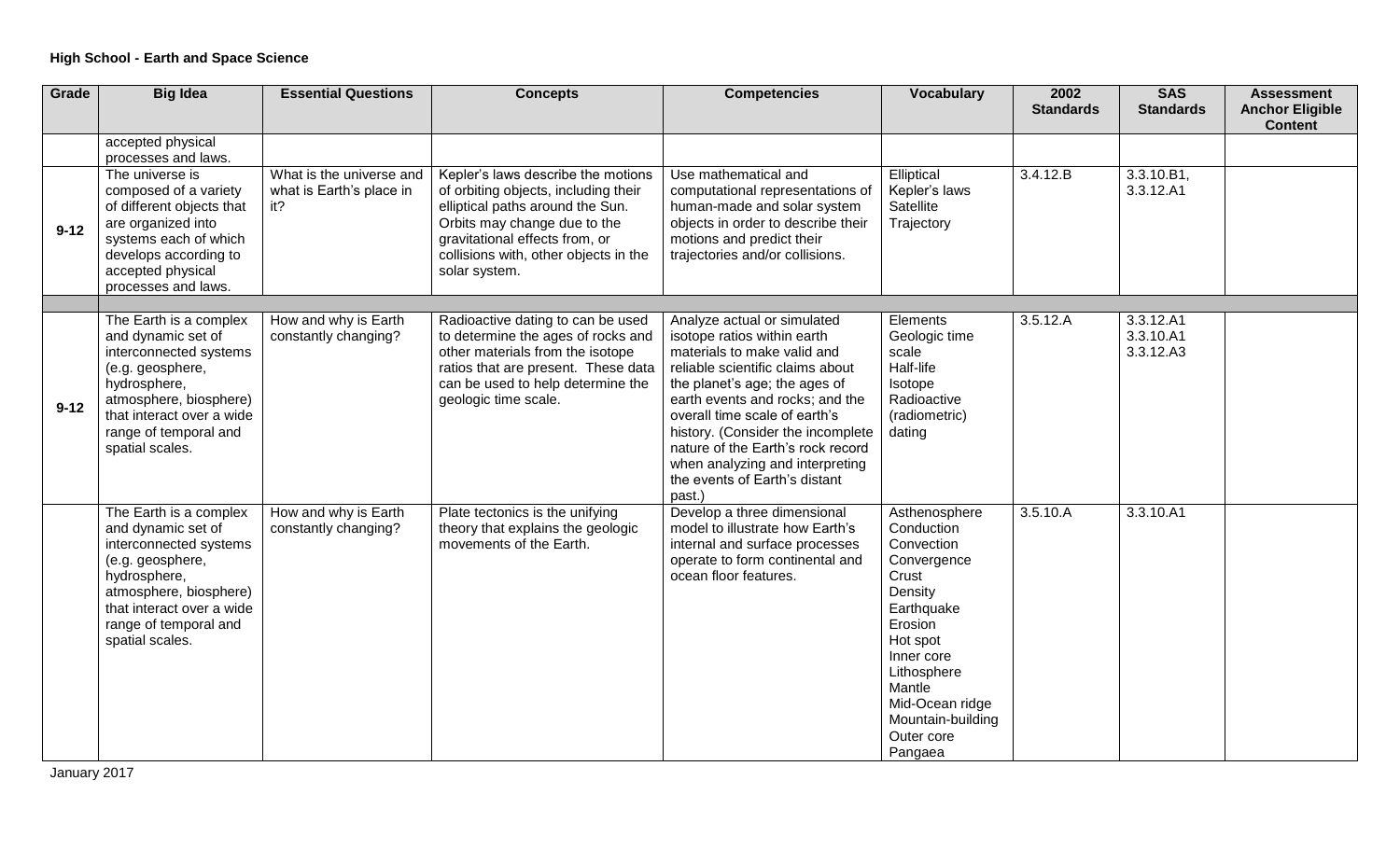| Grade    | <b>Big Idea</b>                                                                                                                                                                                               | <b>Essential Questions</b>                   | <b>Concepts</b>                                                                                                                                                                                                                                                                        | <b>Competencies</b>                                                                                                                                                                                                                   | <b>Vocabulary</b>                                                                                                                                | 2002<br><b>Standards</b> | <b>SAS</b><br><b>Standards</b>      | <b>Assessment</b><br><b>Anchor Eligible</b><br><b>Content</b> |
|----------|---------------------------------------------------------------------------------------------------------------------------------------------------------------------------------------------------------------|----------------------------------------------|----------------------------------------------------------------------------------------------------------------------------------------------------------------------------------------------------------------------------------------------------------------------------------------|---------------------------------------------------------------------------------------------------------------------------------------------------------------------------------------------------------------------------------------|--------------------------------------------------------------------------------------------------------------------------------------------------|--------------------------|-------------------------------------|---------------------------------------------------------------|
|          |                                                                                                                                                                                                               |                                              |                                                                                                                                                                                                                                                                                        |                                                                                                                                                                                                                                       | Plate boundaries<br>Rift<br>Rock cycle<br>Seafloor<br>spreading<br>Subduction zone<br>Topography<br>Transform<br>Volcano<br>Watershed            |                          |                                     |                                                               |
|          | The Earth is a complex<br>and dynamic set of<br>interconnected systems<br>(e.g. geosphere,<br>hydrosphere,<br>atmosphere, biosphere)<br>that interact over a wide<br>range of temporal and<br>spatial scales. | How and why is Earth<br>constantly changing? | Plate tectonics is the unifying<br>theory that explains the geologic<br>movements of the Earth.                                                                                                                                                                                        | Incorporate a variety of data<br>including geological evidence<br>from maps and representations<br>of current plate motions to<br>predict future plate motions.                                                                       | Crust<br>Mantle<br>Convection<br>Convergent<br>Divergent<br>Transform<br>Sea-floor<br>spreading<br>Mid-ocean ridge<br>Mountain-building          | 3.5.10.A                 | 3.3.12.A1<br>3.3.10.A1<br>3.3.12.A3 |                                                               |
| $9 - 12$ | The Earth is a complex<br>and dynamic set of<br>interconnected systems<br>(e.g. geosphere,<br>hydrosphere,<br>atmosphere, biosphere)<br>that interact over a wide<br>range of temporal and<br>spatial scales. | How and why is Earth<br>constantly changing? | The radioactive decay of unstable<br>isotopes continually generates new<br>energy within Earth's crust and<br>mantle providing the primary<br>source of the heat that drives<br>mantle convection. Plate tectonics<br>can be viewed as the surface<br>expression of mantle convection. | Use a model for Earth's interior<br>including the mechanisms of<br>thermal convection to support<br>the explanation for the cycling of<br>matter within the Earth.                                                                    | Crust<br>Cycling of matter<br>Geochemical<br>cycle<br>Isotopes<br>Mantle<br><b>Plate Tectonics</b><br>Radioactive decay<br>Thermal<br>convection | 3.5.12.A                 | 3.3.12.A1<br>3.3.12.A3              |                                                               |
| $9 - 12$ | The Earth is a complex<br>and dynamic set of<br>interconnected systems<br>(e.g. geosphere,<br>hydrosphere,<br>atmosphere, biosphere)<br>that interact over a wide<br>range of temporal and<br>spatial scales. | How and why is Earth<br>constantly changing? | In addition to studying the early<br>rock record, scientists can also<br>learn about early Earth by studying<br>objects in the solar system such as<br>lunar rocks, asteroids, comets, and<br>meteorites, which have changed<br>little over time.                                      | Construct an account of Earth's<br>formation and early history (e.g.<br>- origin of oceanic and<br>atmospheric components) from<br>evidence acquired from the<br>study of ancient Earth materials<br>and objects in our solar system. | Asteroid<br>Comet<br>Geology<br>Meteorite<br>Volcanic activity                                                                                   | 3.5.10.A                 | 3.3.12.A3                           |                                                               |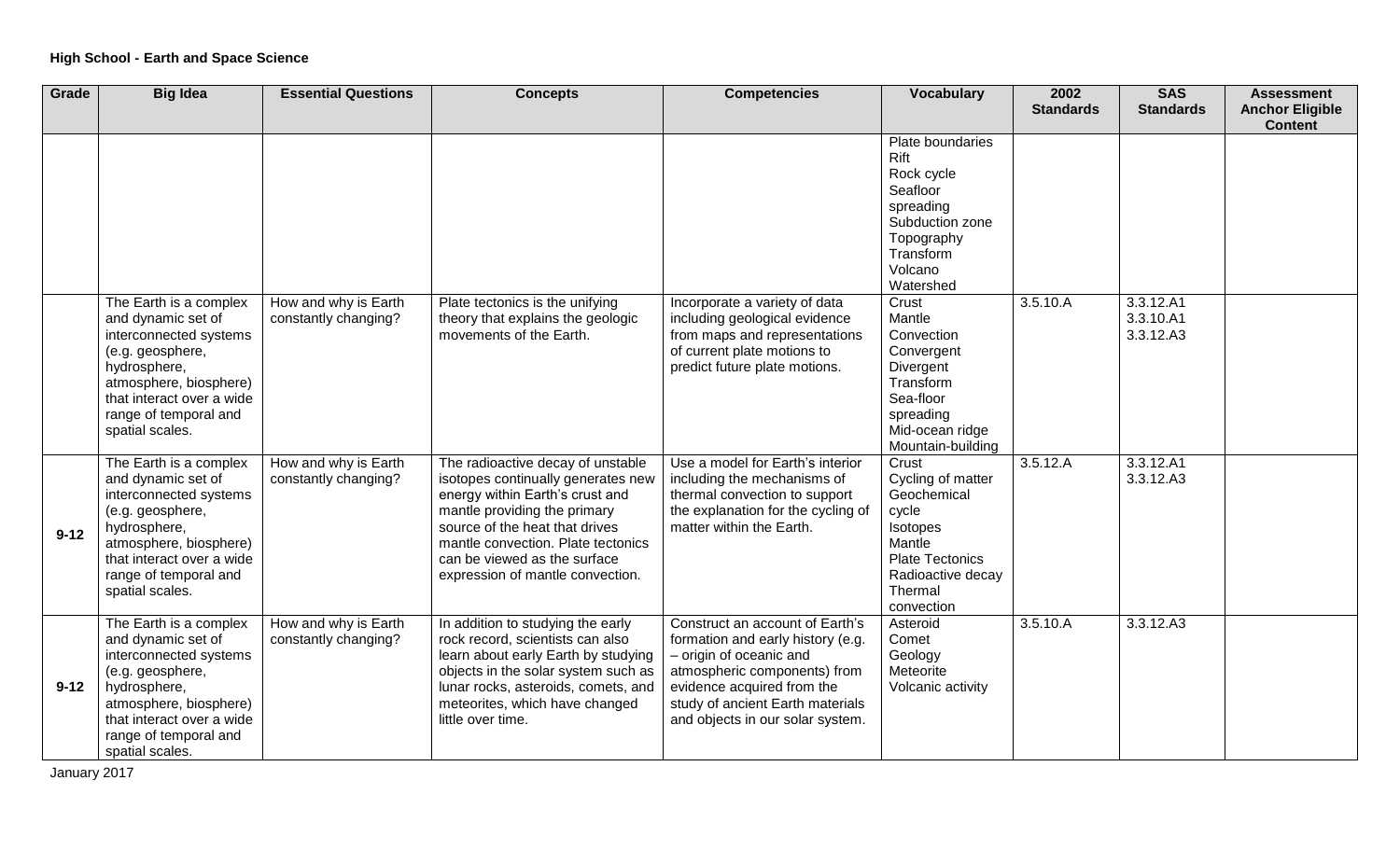| Grade    | <b>Big Idea</b>                                                                                                                                                                                               | <b>Essential Questions</b>                   | <b>Concepts</b>                                                                                                                                                            | <b>Competencies</b>                                                                                                                                                                | <b>Vocabulary</b>                                                                                                                                                                                                                                     | 2002<br><b>Standards</b>                     | <b>SAS</b><br><b>Standards</b>                                | <b>Assessment</b><br><b>Anchor Eligible</b><br><b>Content</b> |
|----------|---------------------------------------------------------------------------------------------------------------------------------------------------------------------------------------------------------------|----------------------------------------------|----------------------------------------------------------------------------------------------------------------------------------------------------------------------------|------------------------------------------------------------------------------------------------------------------------------------------------------------------------------------|-------------------------------------------------------------------------------------------------------------------------------------------------------------------------------------------------------------------------------------------------------|----------------------------------------------|---------------------------------------------------------------|---------------------------------------------------------------|
| $9 - 12$ | The Earth is a complex<br>and dynamic set of<br>interconnected systems<br>(e.g. geosphere,<br>hydrosphere,<br>atmosphere, biosphere)<br>that interact over a wide<br>range of temporal and<br>spatial scales. | How and why is Earth<br>constantly changing? | Continental rocks, which can be<br>older than 4 billion years, are<br>generally much older than rocks on<br>the ocean floor, which are less<br>than 200 million years old. | Construct explanations using the<br>theory of plate tectonics for<br>patterns in the general trends of<br>the ages of both continental and<br>oceanic crust.                       | <b>Basalt</b><br>Continental crust<br>Granite<br>Igneous<br>Mantle<br>Metamorphic<br>Mid-ocean ridge<br>Mountain-building<br>Oceanic crust<br>Paleo-magnetism<br>Plate tectonics<br>Rock cycle<br>Sea-floor<br>spreading<br>Sedimentary<br>Subduction | 3.5.10.A                                     | 3.3.12.A1<br>3.3.10.A1<br>3.3.12.A3                           |                                                               |
| $9 - 12$ | The Earth is a complex<br>and dynamic set of<br>interconnected systems<br>(e.g. geosphere,<br>hydrosphere,<br>atmosphere, biosphere)<br>that interact over a wide<br>range of temporal and<br>spatial scales. | How and why is Earth<br>constantly changing? | Our model of Earth includes a hot<br>but solid inner core, a liquid outer<br>core, a plastic mantle, and a solid<br>crust.                                                 | Integrate evidence from seismic<br>waves, reconstructions of<br>Earth's magnetic field and states<br>of matter to map the boundaries<br>of the internal structure of the<br>Earth. | Crust<br>Inner core<br>Liquid<br>Magnetic field<br>Mantle<br>Outer core<br>Plasticity<br>Seismic waves<br>Solid                                                                                                                                       | 3.5.10.A                                     | 3.3.12.A1<br>3.3.10.A1<br>3.3.12.A3                           |                                                               |
| $9 - 12$ | The Earth is a complex<br>and dynamic set of<br>interconnected systems<br>(e.g. geosphere,<br>hydrosphere,<br>atmosphere, biosphere)<br>that interact over a wide<br>range of temporal and<br>spatial scales. | How and why is Earth<br>constantly changing? | The many dynamic and delicate<br>feedbacks between the biosphere<br>and other Earth systems cause a<br>continual coevolution of Earth's<br>surface and its organisms.      | Construct an argument based on<br>evidence about the simultaneous<br>coevolution of Earth's systems<br>and life on earth.                                                          | Atmosphere<br>Biosphere<br>Fossil<br>Geosphere<br>Hydrosphere<br>Lithosphere                                                                                                                                                                          | 3.1.10.A                                     | 3.3.10.A3                                                     | BIO.B.3.2.1                                                   |
|          | The Earth is a complex<br>and dynamic set of<br>interconnected systems<br>(e.g. geosphere,<br>hydrosphere,                                                                                                    | How and why is Earth<br>constantly changing? | Biogeochemical cycles provide<br>Earth's interconnected systems<br>with a flow of energy and cycling of<br>matter.                                                         | Develop qualitative models to<br>describe biogeochemical cycles<br>among the hydrosphere,<br>atmosphere, geosphere, and<br>biosphere.                                              | Atmosphere<br><b>Biosphere</b><br>Carbon cycle<br>Chemical<br>properties                                                                                                                                                                              | 3.1.10.A<br>3.1.12.A<br>3.5.10.C<br>3.5.10.D | 3.3.10.A2<br>3.3.10.A3<br>3.3.10.A4<br>3.3.10.A5<br>3.3.12.A5 | BIO.B.4.2.3                                                   |

January 2017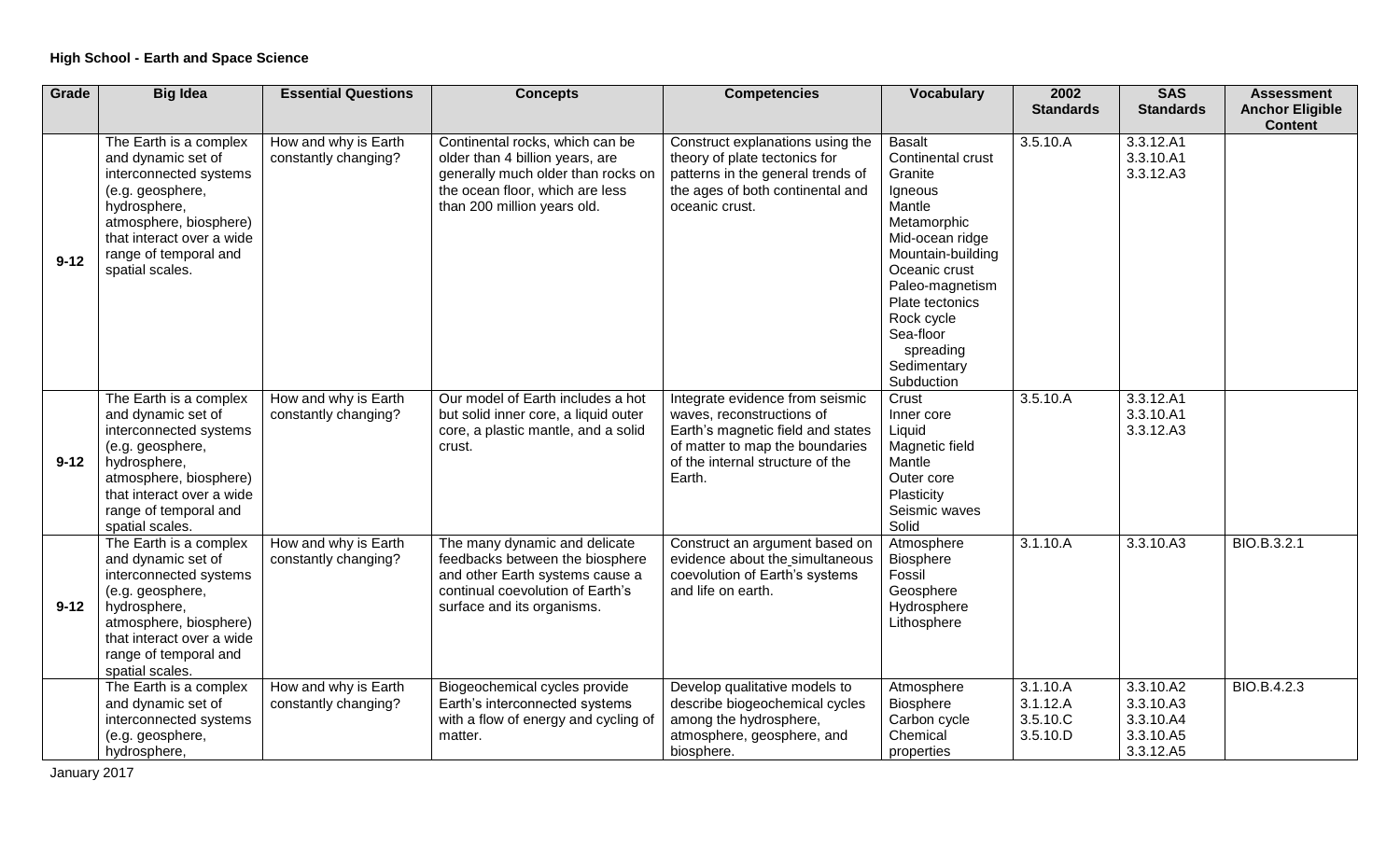| Grade    | <b>Big Idea</b>                                                                                                                                                                                               | <b>Essential Questions</b>                   | <b>Concepts</b>                                                                                                                                                                                                    | <b>Competencies</b>                                                                                                                                                                                                                                     | <b>Vocabulary</b>                                                                                                                                                      | 2002<br><b>Standards</b> | <b>SAS</b><br><b>Standards</b> | <b>Assessment</b><br><b>Anchor Eligible</b> |
|----------|---------------------------------------------------------------------------------------------------------------------------------------------------------------------------------------------------------------|----------------------------------------------|--------------------------------------------------------------------------------------------------------------------------------------------------------------------------------------------------------------------|---------------------------------------------------------------------------------------------------------------------------------------------------------------------------------------------------------------------------------------------------------|------------------------------------------------------------------------------------------------------------------------------------------------------------------------|--------------------------|--------------------------------|---------------------------------------------|
|          |                                                                                                                                                                                                               |                                              |                                                                                                                                                                                                                    |                                                                                                                                                                                                                                                         |                                                                                                                                                                        |                          |                                | <b>Content</b>                              |
|          | atmosphere, biosphere)<br>that interact over a wide<br>range of temporal and<br>spatial scales.                                                                                                               |                                              |                                                                                                                                                                                                                    |                                                                                                                                                                                                                                                         | Geosphere<br>Hydrosphere<br>Nitrogen cycle<br>Water (hydrologic)<br>cycle<br>Phosphorous<br>cycle<br>Photosynthesis<br>Physical<br>properties                          |                          |                                |                                             |
| $9 - 12$ | The Earth is a complex<br>and dynamic set of<br>interconnected systems<br>(e.g. geosphere,<br>hydrosphere,<br>atmosphere, biosphere)<br>that interact over a wide<br>range of temporal and<br>spatial scales. | How and why is Earth<br>constantly changing? | Earth's climate depends on the<br>sun's output of electromagnetic<br>radiation, as well as that energy's<br>reflection, absorption and re-<br>radiation by various Earth systems<br>and types of surfaces.         | Use models of the flow of energy<br>between the sun and Earth's<br>atmosphere, ocean and land to<br>support explanations of how<br>Earth's radiative energy balance<br>is affected by the absorption and<br>retention of heat in Earth's<br>atmosphere. | Absorption<br>Atmosphere<br>Biosphere<br>Climate<br>Electromagnetic<br>radiation<br>Equilibrium<br>Geosphere<br>Hydrosphere<br>Radiation<br>Re-radiation<br>Reflection | 3.5.12.C                 | 3.3.12.A6                      |                                             |
| $9 - 12$ | The Earth is a complex<br>and dynamic set of<br>interconnected systems<br>(e.g. geosphere,<br>hydrosphere,<br>atmosphere, biosphere)<br>that interact over a wide<br>range of temporal and<br>spatial scales. | How and why is Earth<br>constantly changing? | Climate changes happen on<br>various time scales (e.g. - sun's<br>energy output, Earth's orbit,<br>tectonic events, ocean circulation,<br>volcanic activity, glaciers,<br>vegetation, and/or human<br>activities). | Use data to graphically<br>represent and draw conclusions<br>about the causes and effects of<br>climate change over 10-100s<br>years; 1,000s-10,000s years;<br>and 100,000s-1,000,000s.                                                                 | Climate change<br>Global warming                                                                                                                                       | 3.5.10 C                 | 3.3.12.A6                      |                                             |
| $9 - 12$ | The Earth is a complex<br>and dynamic set of<br>interconnected systems<br>(e.g. geosphere,<br>hydrosphere,<br>atmosphere, biosphere)<br>that interact over a wide<br>range of temporal and                    | How and why is Earth<br>constantly changing? | Climate changes happen on<br>various time scales (e.g. - sun's<br>energy output, Earth's orbit,<br>tectonic events, ocean circulation,<br>volcanic activity, glaciers,<br>vegetation, and/or human<br>activities). | Use geoscience data and the<br>results from global climate<br>models to make evidence-based<br>forecasts of climate change.                                                                                                                             | Climate change<br>Climate models<br>El Nino<br>Global warming<br>Greenhouse<br>gases<br>La Nina<br>Meteorology                                                         | 3.5.12.C                 | 3.3.12.A.6                     |                                             |

January 2017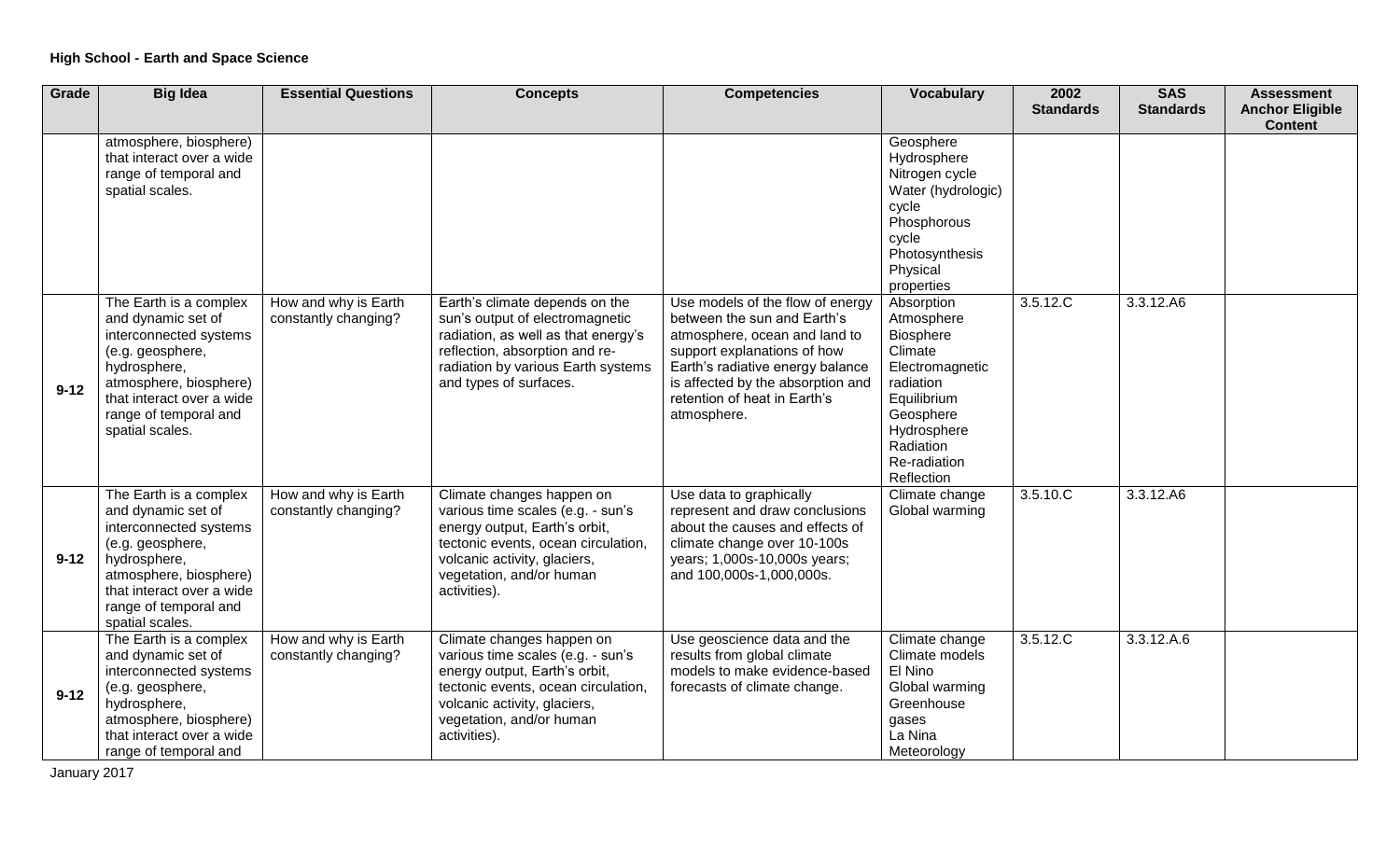| Grade    | <b>Big Idea</b>                                                          | <b>Essential Questions</b>                                                | <b>Concepts</b>                                                                                                                                  | <b>Competencies</b>                                                                                                            | <b>Vocabulary</b>                                                                                                                                                                                                                                                                                                                                                                       | 2002<br><b>Standards</b>                     | <b>SAS</b><br><b>Standards</b>                                                                                                                               | <b>Assessment</b><br><b>Anchor Eligible</b><br><b>Content</b> |
|----------|--------------------------------------------------------------------------|---------------------------------------------------------------------------|--------------------------------------------------------------------------------------------------------------------------------------------------|--------------------------------------------------------------------------------------------------------------------------------|-----------------------------------------------------------------------------------------------------------------------------------------------------------------------------------------------------------------------------------------------------------------------------------------------------------------------------------------------------------------------------------------|----------------------------------------------|--------------------------------------------------------------------------------------------------------------------------------------------------------------|---------------------------------------------------------------|
|          | spatial scales.                                                          |                                                                           |                                                                                                                                                  |                                                                                                                                |                                                                                                                                                                                                                                                                                                                                                                                         |                                              |                                                                                                                                                              |                                                               |
|          |                                                                          |                                                                           |                                                                                                                                                  |                                                                                                                                |                                                                                                                                                                                                                                                                                                                                                                                         |                                              |                                                                                                                                                              |                                                               |
| $9 - 12$ | The Earth's processes<br>effect and are affected<br>by human activities. | How do Earth's<br>processes and human<br>activities affect each<br>other? | Resource availability has<br>influenced the development of<br>human society.                                                                     | Evaluate the impact of the<br>availability of renewable and<br>nonrenewable resources on the<br>development of a civilization. | <b>Biofuels</b><br>Civilization<br>Nonrenewable<br>Renewable<br>Resources<br>Society                                                                                                                                                                                                                                                                                                    | 3.5.10.B<br>3.8.10.A                         | 3.3.12.A2                                                                                                                                                    |                                                               |
| $9 - 12$ | The Earth's processes<br>effect and are affected<br>by human activities. | How do Earth's<br>processes and human<br>activities affect each<br>other? | The extraction of resources and<br>production of energy have benefits<br>and risks.                                                              | Evaluate the impact on Earth's<br>systems of using renewable and<br>nonrenewable resources.                                    | Benefit<br>Biogeochemical<br>cycles<br><b>Biome</b><br>Biosphere<br>Carrying capacity<br>Community<br>Consumption<br>Cost<br><b>Desertification</b><br>Earth system<br>Ecology<br>Economical<br>Ecosystem<br>Environment<br>Extinction<br>Geopolitical<br>Habitat<br>Nonrenewable<br>Pollution<br>Population<br>Renewable<br>Risk<br>Species<br>Sustainability<br>System<br>Temperature | 3.5.10.B<br>3.5.12.B                         | 3.3.12.A2<br>3.3.10.A7<br>3.3.12.A7<br>4.1.10.B<br>4.1.12.B<br>4.1.10 <sub>.</sub> C<br>4.1.12.C<br>4.3.10.A<br>4.3.12.A<br>4.3.10.B<br>4.3.12.B<br>4.5.10.A | Bio.B.4.1.1.<br>Bio.B.4.2.3<br>Bio.B.4.2.4<br>Bio.B.4.2.5     |
| $9 - 12$ | The Earth's processes<br>effect and are affected<br>by human activities  | How do Earth's<br>processes and human<br>activities affect each<br>other? | Human activities have significantly<br>altered the biosphere, sometimes<br>damaging or destroying natural<br>habitats and causing the extinction | Investigate human<br>environmental impacts,<br>comparing the kinds of solutions<br>that are feasible, and designing            | Abiotic<br><b>Biotic</b><br>Conservation<br>Evidence                                                                                                                                                                                                                                                                                                                                    | 3.8.10.A<br>3.8.10.B<br>3.8.10.C<br>3.8.12.A | 4.1.10.A<br>4.1.12.A<br>4.5.10.D<br>4.1.10.E                                                                                                                 | Bio.B.4.1.2<br>Bio.B.4.2.2.                                   |

January 2017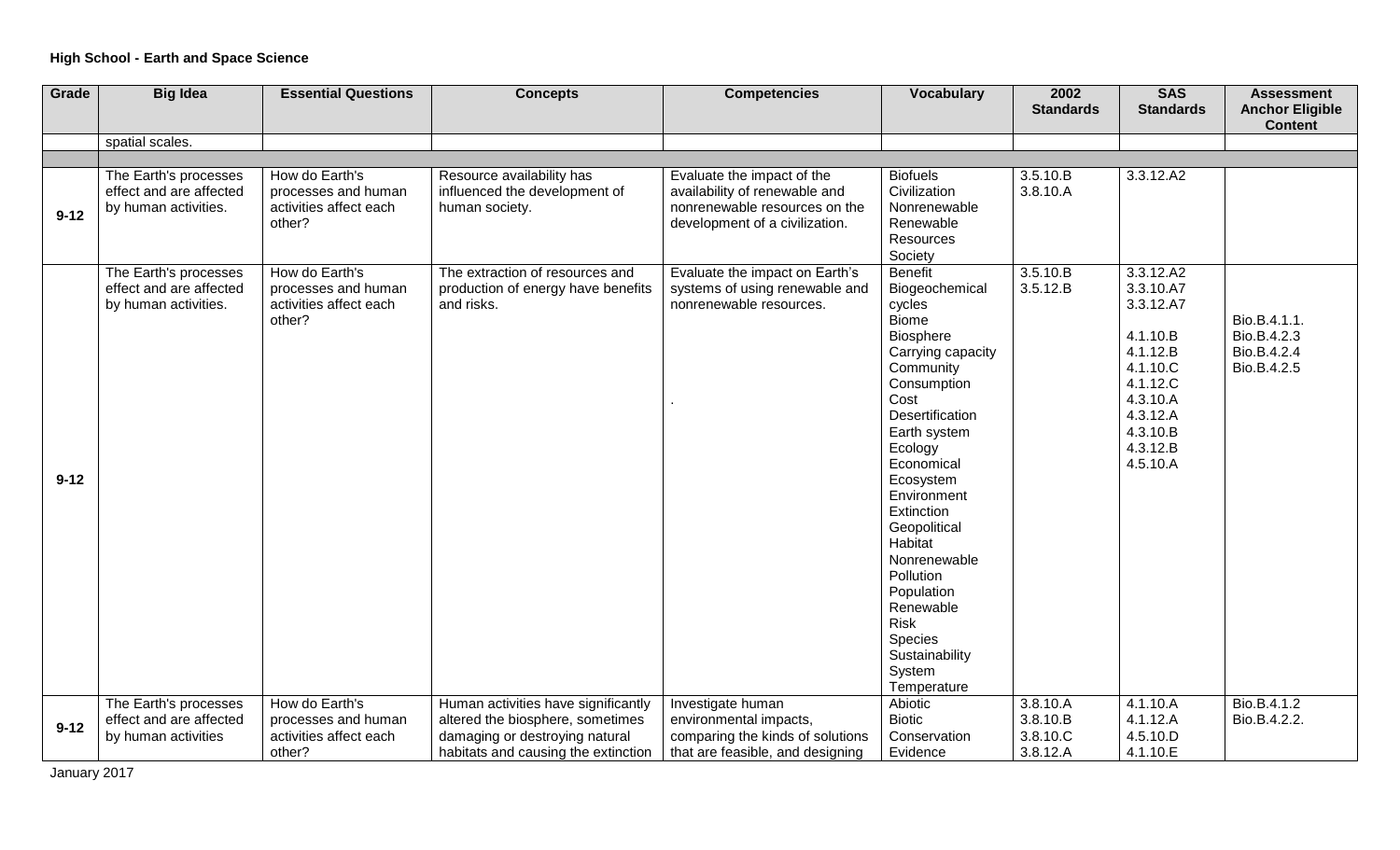| Grade    | <b>Big Idea</b>                                                          | <b>Essential Questions</b>                                                | <b>Concepts</b>                                                                                                                                                       | <b>Competencies</b>                                                                                                                                                                                                                                                                                                                                                                                                                                                                                                                                                                                                                                                                                                                                   | <b>Vocabulary</b>                                                                                                                                                                                                                                                          | 2002<br><b>Standards</b>                                             | <b>SAS</b><br><b>Standards</b>                             | <b>Assessment</b><br><b>Anchor Eligible</b> |
|----------|--------------------------------------------------------------------------|---------------------------------------------------------------------------|-----------------------------------------------------------------------------------------------------------------------------------------------------------------------|-------------------------------------------------------------------------------------------------------------------------------------------------------------------------------------------------------------------------------------------------------------------------------------------------------------------------------------------------------------------------------------------------------------------------------------------------------------------------------------------------------------------------------------------------------------------------------------------------------------------------------------------------------------------------------------------------------------------------------------------------------|----------------------------------------------------------------------------------------------------------------------------------------------------------------------------------------------------------------------------------------------------------------------------|----------------------------------------------------------------------|------------------------------------------------------------|---------------------------------------------|
|          |                                                                          |                                                                           |                                                                                                                                                                       |                                                                                                                                                                                                                                                                                                                                                                                                                                                                                                                                                                                                                                                                                                                                                       |                                                                                                                                                                                                                                                                            |                                                                      |                                                            | <b>Content</b>                              |
|          |                                                                          |                                                                           | of other species.                                                                                                                                                     | and analyzing solutions that<br>could reduce that impact (e.g.<br>examples of human impacts can<br>include water usage, such as the<br>withdrawal of water from<br>streams and aquifers or the<br>construction of dams and levees;<br>land usage such as urban<br>development, agriculture or the<br>removal of wetlands; and<br>pollution such as of the air, water<br>or land.                                                                                                                                                                                                                                                                                                                                                                      | Extinction<br>Human impact<br>Hypothesis<br>Land use<br>Model<br>Pollution<br>Urban<br>development<br>Wetlands                                                                                                                                                             | 3.8.12.B<br>3.8.12.C                                                 | 4.2.10.B<br>4.2.12.B<br>4.5.12.A                           |                                             |
| $9 - 12$ | The Earth's processes<br>effect and are affected<br>by human activities. | How do Earth's<br>processes and human<br>activities affect each<br>other? | Human activities have significantly<br>altered the biosphere, sometimes<br>damaging or destroying natural<br>habitats and causing the extinction<br>of other species. | Construct an argument from<br>evidence for how increases in<br>human population and<br>consumption of natural<br>resources impact Earth's<br>systems.<br>(Examples of evidence include<br>appropriate databases on<br>human populations and the rates<br>of consumption of food and<br>natural resources such as fresh<br>water, minerals and energy.<br>Examples of impacts may<br>include changes to the<br>appearance, composition and<br>structure of Earth's systems as<br>well as the rates at which they<br>change.)<br>NOTE: The consequences of<br>increases in human populations<br>and consumption of natural<br>resources are described by<br>science. Even though science<br>does not decide upon the<br>actions societies take, science | Biogeochemical<br>cycles<br>Carrying capacity<br>Consumption<br>Earth systems<br>Equilibrium<br>Hypothesis<br>Model<br>Natural resources<br>Non-point source<br>pollution<br>Point source<br>pollution<br>Rate of<br>consumption<br>Risk management<br>Scientific evidence | 3.8.10.A<br>3.8.10.B<br>3.8.10.C<br>3.8.12.A<br>3.8.12.B<br>3.8.12.C | 3.3.10.A7<br>3.3.12.A7<br>4.1.10.A<br>4.5.10.C<br>4.5.12.C |                                             |